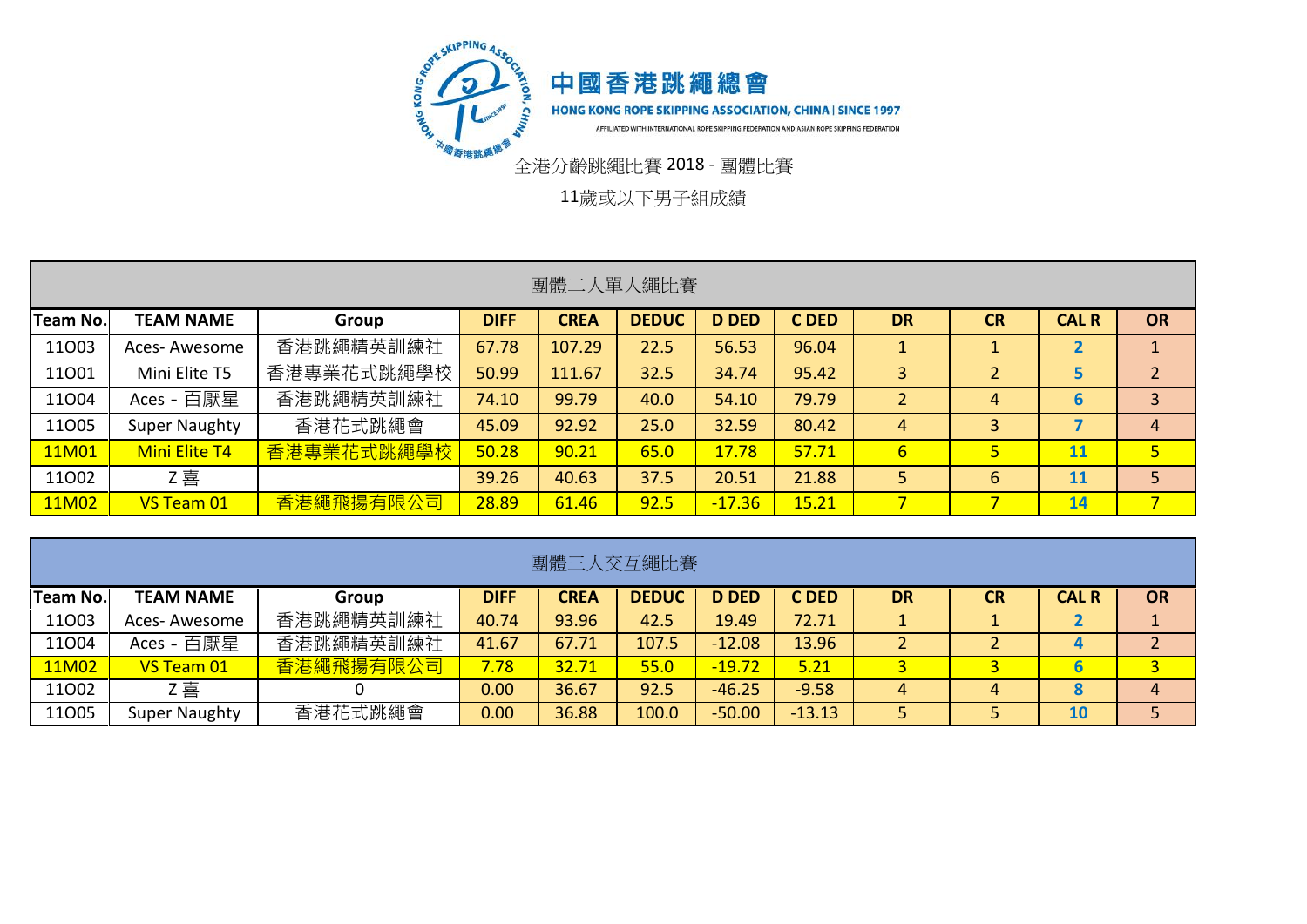

11歲或以下女子組成績

|           |                       | 單人繩四人速度跳接力比賽 |              |              |                 |
|-----------|-----------------------|--------------|--------------|--------------|-----------------|
| Team No.l | <b>TEAM NAME</b>      | Group        | <b>FALSE</b> | <b>SCORE</b> | <b>RANK</b>     |
| 11004     | Aces <sub>-</sub> 百厭星 | 香港跳繩精英訓練社    |              | 296.5        |                 |
|           | Smash-Open            |              |              | 288          | $\overline{2}$  |
| 11003     | Aces-Awesome          | 香港跳繩精英訓練社    |              | 283          | 3               |
| 11005     | <b>Super Naughty</b>  | 香港花式跳繩會      |              | 272.5        | $\overline{4}$  |
| 11F01     | <b>Jumper Baby G</b>  |              |              | 243          | 5               |
| 11002     | Z 喜                   |              |              | 220.5        | $6\phantom{1}6$ |

| <b>TEAM NAME</b>      | Group     | <b>FALSE</b> | <b>SCORE</b> | <b>RANK</b> | <b>Team No.</b> | <b>TEAM NAME</b>      | Group     | <b>FALSE</b> | <b>SCORE</b>   | <b>RANK</b> |
|-----------------------|-----------|--------------|--------------|-------------|-----------------|-----------------------|-----------|--------------|----------------|-------------|
| Aces <sub>-</sub> 百厭星 | 香港跳繩精英訓練社 |              | 296.5        |             | 11003           | Aces- Awesome         | 香港跳繩精英訓練社 |              | 272.5          |             |
| Smash-Open            |           |              | 288          |             | 11004           | Aces <sub>-</sub> 百厭星 | 香港跳繩精英訓練社 |              | 241.5          |             |
| Aces-Awesome          | 香港跳繩精英訓練社 |              | 283          |             | 11F01           | Jumper Baby G         |           |              | 235            | 3           |
| Super Naughty         | 香港花式跳繩會   |              | 272.5        |             | 11005           | Super Naughty         | 香港花式跳繩會   |              | 207.5          | 4           |
| Jumper Baby G         |           |              | 243          |             | 11002           | Ζ喜                    |           |              | 165            |             |
|                       | Team No.l | 軍人繩四人速度跳接力比賽 |              |             |                 |                       |           |              | 團體四人交互繩速度跳接力比賽 |             |

|          | 團體二人單人繩比賽             |            |             |             |              |              |       |           |           |              |                  |  |  |  |
|----------|-----------------------|------------|-------------|-------------|--------------|--------------|-------|-----------|-----------|--------------|------------------|--|--|--|
| Team No. | <b>TEAM NAME</b>      | Group      | <b>DIFF</b> | <b>CREA</b> | <b>DEDUC</b> | <b>D DED</b> | C DED | <b>DR</b> | <b>CR</b> | <b>CAL R</b> | <b>OR</b>        |  |  |  |
| 11003    | Aces-Awesome          | 香港跳繩精英訓練社  | 67.78       | 107.29      | 22.5         | 56.53        | 96.04 |           |           |              |                  |  |  |  |
| 11001    | Mini Elite T5         | 香港專業花式跳繩學校 | 50.99       | 111.67      | 32.5         | 34.74        | 95.42 |           |           |              |                  |  |  |  |
| 11004    | Aces <sub>-</sub> 百厭星 | 香港跳繩精英訓練社  | 74.10       | 99.79       | 40.0         | 54.10        | 79.79 |           |           | b            |                  |  |  |  |
| 11005    | <b>Super Naughty</b>  | 香港花式跳繩會    | 45.09       | 92.92       | 25.0         | 32.59        | 80.42 |           |           |              | 4                |  |  |  |
| 11002    | Z 壴                   |            | 39.26       | 40.63       | 37.5         | 20.51        | 21.88 |           |           | 10           |                  |  |  |  |
| 11F01    | Jumper Baby G         |            | 31.48       | 70.63       | 100.0        | $-18.52$     | 20.63 |           |           | 12           | $6 \overline{6}$ |  |  |  |

|          | 團體三人交互繩比賽                                                              |                               |             |             |              |              |          |           |           |              |           |       |  |  |  |
|----------|------------------------------------------------------------------------|-------------------------------|-------------|-------------|--------------|--------------|----------|-----------|-----------|--------------|-----------|-------|--|--|--|
| Team No. | <b>TEAM NAME</b>                                                       | Group                         | <b>DIFF</b> | <b>CREA</b> | <b>DEDUC</b> | <b>D DED</b> | C DED    | <b>DR</b> | <b>CR</b> | <b>CAL R</b> | <b>OR</b> |       |  |  |  |
| 11003    | 93.96<br>72.71<br>19.49<br>42.5<br>40.74<br>Aces- Awesome<br>香港跳繩精英訓練社 |                               |             |             |              |              |          |           |           |              |           |       |  |  |  |
| 11F01    | Jumper Baby G                                                          | <b>Ziberty Jump Rope Club</b> | 20.74       | 60.42       | 70.0         | $-14.26$     | 25.42    |           |           |              |           | 11.16 |  |  |  |
| 11004    | Aces - 百厭星                                                             | 香港跳繩精英訓練社                     | 41.67       | 67.71       | 107.5        | $-12.08$     | 13.96    |           |           |              |           | 1.88  |  |  |  |
| 11002    | Z喜                                                                     |                               | 0.00        | 36.67       | 92.5         | $-46.25$     | $-9.58$  |           |           |              |           |       |  |  |  |
| 11005    | Super Naughty                                                          | 香港花式跳繩會                       | 0.00        | 36.88       | 100.0        | $-50.00$     | $-13.13$ |           |           | 10           |           |       |  |  |  |

|          |                  | 總成績                    |              | <b>SRSR</b> |              | <b>DDSR</b> |         | <b>PAIRS</b> | D <sub>D</sub> 3 |             |         | <b>OVERALL</b> |      |
|----------|------------------|------------------------|--------------|-------------|--------------|-------------|---------|--------------|------------------|-------------|---------|----------------|------|
| Team No. | <b>TEAM NAME</b> | Group                  | <b>Score</b> | <b>Rank</b> | <b>Score</b> | <b>Rank</b> | Score   | Rank         | Score            | <b>Rank</b> | Score   | Sum            | Rank |
| 11F01    | Jumper Baby G    | Ziberty Jump Rope Club | 729          |             | 470          |             | 2.10648 |              | <b>11.4</b>      |             | 1212.26 |                |      |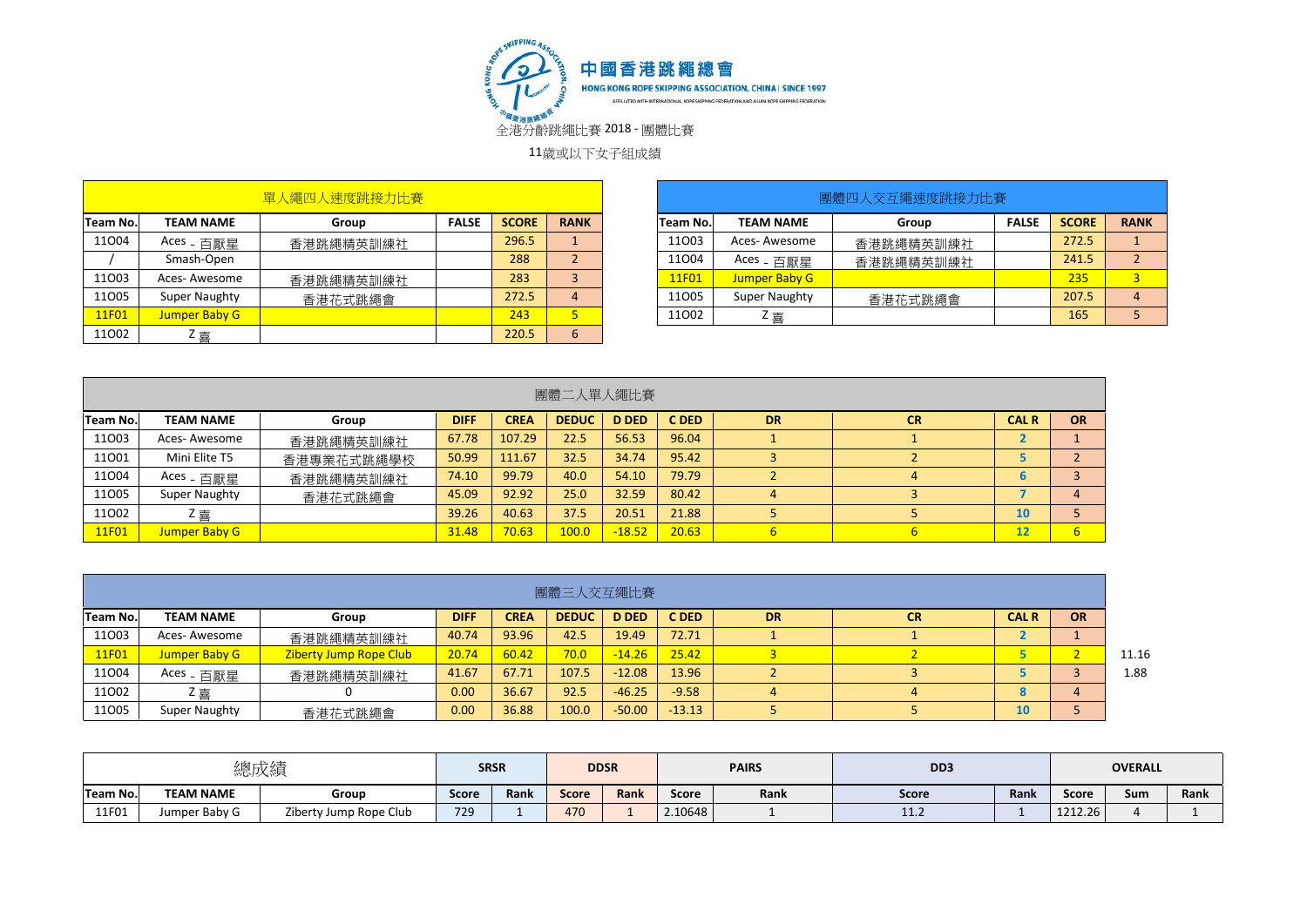

11歲或以下公開組成績

|          |                       | 單人繩四人速度跳接力比賽 |              |              |             |          |                       | 團體四人交互繩速度跳接力比賽 |              |              |             |
|----------|-----------------------|--------------|--------------|--------------|-------------|----------|-----------------------|----------------|--------------|--------------|-------------|
| Team No. | <b>TEAM NAME</b>      | Group        | <b>FALSE</b> | <b>SCORE</b> | <b>RANK</b> | Team No. | <b>TEAM NAME</b>      | Group          | <b>FALSE</b> | <b>SCORE</b> | <b>RANK</b> |
| 11004    | Aces <sub>-</sub> 百厭星 | 香港跳繩精英訓練社    |              | 296.5        |             | 11003    | Aces-Awesome          | 香港跳繩精英訓練社      |              | 272.5        |             |
|          | Smash-Open            |              |              | 288          |             | 11004    | Aces <sub>-</sub> 百厭星 | 香港跳繩精英訓練社      |              | 241.5        |             |
| 11003    | Aces-Awesome          | 香港跳繩精英訓練社    |              | 283          |             | 11005    | Super Naughty         | 香港花式跳繩會        |              | 207.5        |             |
| 11005    | Super Naughty         | 香港花式跳繩會      |              | 272.5        |             | 11002    | Ζ喜                    |                |              | 165          |             |
| 11002    | Ζ喜                    |              |              | 220.5        |             |          |                       |                |              |              |             |

| 單人繩四人速度跳接力比賽 |              |              |             |          |                       | 團體四人交互繩速度跳接力比賽 |              |              |             |
|--------------|--------------|--------------|-------------|----------|-----------------------|----------------|--------------|--------------|-------------|
| Group        | <b>FALSE</b> | <b>SCORE</b> | <b>RANK</b> | Team No. | <b>TEAM NAME</b>      | Group          | <b>FALSE</b> | <b>SCORE</b> | <b>RANK</b> |
| 香港跳繩精英訓練社    |              | 296.5        |             | 11003    | Aces- Awesome         | 香港跳繩精英訓練社      |              | 272.5        |             |
|              |              | 288          |             | 11004    | Aces <sub>-</sub> 百厭星 | 香港跳繩精英訓練社      |              | 241.5        |             |
| 香港跳繩精英訓練社    |              | 283          |             | 11005    | Super Naughty         | 香港花式跳繩會        |              | 207.5        |             |
| 香港花式跳繩會      |              | 272.5        | 4           | 11002    | Ζ喜                    |                |              | 165          |             |

|          | 團體二人單人繩比賽        |            |             |             |              |              |       |           |           |              |    |  |  |  |
|----------|------------------|------------|-------------|-------------|--------------|--------------|-------|-----------|-----------|--------------|----|--|--|--|
| Team No. | <b>TEAM NAME</b> | Group      | <b>DIFF</b> | <b>CREA</b> | <b>DEDUC</b> | <b>D DED</b> | C DED | <b>DR</b> | <b>CR</b> | <b>CAL R</b> | OR |  |  |  |
| 11003    | Aces-Awesome     | 香港跳繩精英訓練社  | 67.78       | 107.29      | 22.5         | 56.53        | 96.04 |           |           |              |    |  |  |  |
| 11001    | Mini Elite T5    | 香港專業花式跳繩學校 | 50.99       | 111.67      | 32.5         | 34.74        | 95.42 |           |           |              |    |  |  |  |
| 11004    | Aces - 百厭星       | 香港跳繩精英訓練社  | 74.10       | 99.79       | 40.0         | 54.10        | 79.79 |           |           | b            |    |  |  |  |
| 11005    | Super Naughty    | 香港花式跳繩會    | 45.09       | 92.92       | 25.0         | 32.59        | 80.42 | 4         |           |              | 4  |  |  |  |
| 11002    | Z喜               |            | 39.26       | 40.63       | 37.5         | 20.51        | 21.88 |           |           | 10           |    |  |  |  |

|          | 團體三人交互繩比賽                                                                                                                                               |           |       |       |       |          |          |  |  |   |   |  |  |  |
|----------|---------------------------------------------------------------------------------------------------------------------------------------------------------|-----------|-------|-------|-------|----------|----------|--|--|---|---|--|--|--|
| Team No. | <b>OR</b><br>C DED<br><b>CREA</b><br><b>D DED</b><br><b>CAL R</b><br><b>TEAM NAME</b><br><b>DIFF</b><br><b>DEDUC</b><br><b>DR</b><br><b>CR</b><br>Group |           |       |       |       |          |          |  |  |   |   |  |  |  |
| 11003    | Aces-Awesome                                                                                                                                            | 香港跳繩精英訓練社 | 40.74 | 93.96 | 42.5  | 19.49    | 72.71    |  |  |   |   |  |  |  |
| 11004    | Aces <sub>-</sub> 百厭星                                                                                                                                   | 香港跳繩精英訓練社 | 41.67 | 67.71 | 107.5 | $-12.08$ | 13.96    |  |  |   |   |  |  |  |
| 11002    | Ζ喜                                                                                                                                                      |           | 0.00  | 36.67 | 92.5  | $-46.25$ | $-9.58$  |  |  | b |   |  |  |  |
| 11005    | Super Naughty                                                                                                                                           | 香港花式跳繩會   | 0.00  | 36.88 | 100.0 | $-50.00$ | $-13.13$ |  |  | 8 | 4 |  |  |  |

|                 |                           | 總成績       | <b>SRSR</b>  |      |              | <b>DDSR</b> | <b>PAIRS</b> |      | D <sub>D</sub> 3 |      |         | <b>OVERALL</b> |      |
|-----------------|---------------------------|-----------|--------------|------|--------------|-------------|--------------|------|------------------|------|---------|----------------|------|
| <b>Team No.</b> | <b>TEAM NAME</b><br>Group |           | <b>Score</b> | Rank | <b>Score</b> | <b>Rank</b> | Score        | Rank | <b>Score</b>     | Rank | Score   | Sum            | Rank |
| 11003           | Aces-Awesome              | 香港跳繩精英訓練社 | 849          |      | 545          |             | 152.569      |      | 92.2             |      | 1638.77 |                |      |
| 11004           | Aces <sub>-</sub> 百厭星     | 香港跳繩精英訓練社 | 889.5        |      | 483          |             | 133.897      |      | 1.9              |      | 1508.27 |                |      |
| 11005           | Super Naughty             | 香港花式跳繩會   | 817.5        |      | 415          |             | 113.009      |      | $-63.1$          |      | 1282.38 | 13             |      |
| 11002           | Ζ喜                        |           | 661.5        |      | 330          |             | 42.3843      |      | $-55.8$          |      | 978.051 | 15             |      |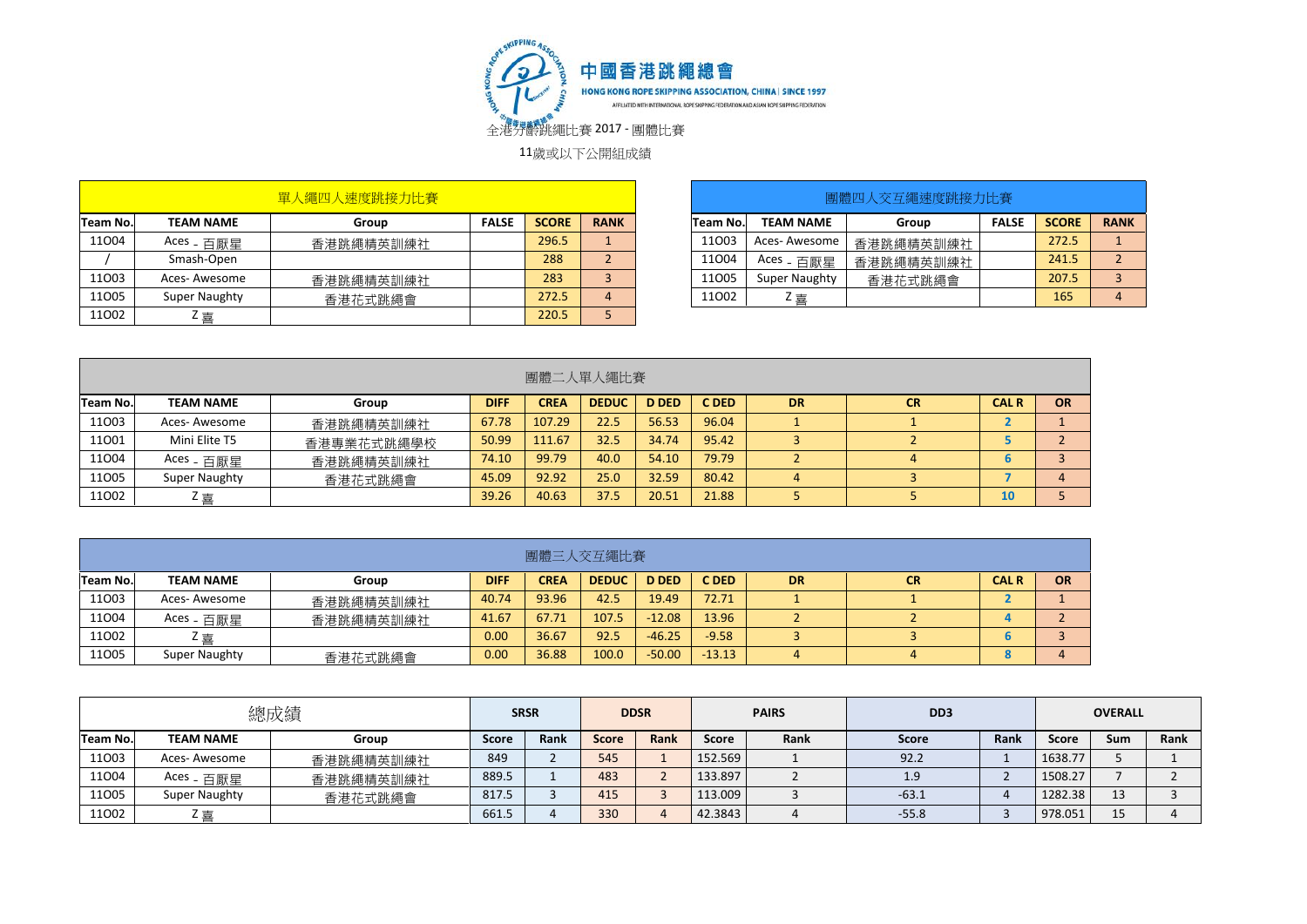

12-14歲男子組成績

|                 |                  | 單人繩四人速度跳接力比賽 |              |              |             |          |                  | 團體四人交互繩速度跳接力比賽 |              |              |             |
|-----------------|------------------|--------------|--------------|--------------|-------------|----------|------------------|----------------|--------------|--------------|-------------|
| <b>Team No.</b> | <b>TEAM NAME</b> | Group        | <b>FALSE</b> | <b>SCORE</b> | <b>RANK</b> | Team No. | <b>TEAM NAME</b> | Group          | <b>FALSE</b> | <b>SCORE</b> | <b>RANK</b> |
| 13001           | Mini Elite T1    | 香港專業花式跳繩學校   |              | 309          |             | 13005    | Jumper Team B    |                |              | 400          |             |
| 13005           | Jumper Team B    |              |              | 306          |             | 13007    | Aces - Royal     | 香港跳繩精英訓練社      |              | 353.5        |             |
| 13007           | Aces - Royal     | 香港跳繩精英訓練社    |              | 295.5        |             | 13003    | z 破              |                |              | 313.5        |             |
| 13M01           | 跳跳紮              |              |              | 291          |             | 13002    | Ζ緣               |                |              | 285          | 4           |
| 13003           | z破               |              |              | 283          |             | 13M01    | 跳跳紮              |                |              | 264          |             |
| 13002           | Ζ緣               |              |              | 270.5        | $\mathbf b$ | 13004    | Jumper SPARKLE   |                |              | 235          | 6           |
| 13006           | VS Team 05       | 香港繩飛揚有限公司    |              | 256.5        |             | 13001    | Mini Elite T1    | 香港專業花式跳繩學校     |              | 231          |             |
| 13004           | Jumper SPARKLE   |              |              | 213          | 8           | 13006    | VS Team 05       | 香港繩飛揚有限公司      |              | 201.5        | 8           |

| 單人繩四人速度跳接力比賽 |              |              |                |          |                  | 團體四人交互繩速度跳接力比賽 |              |              |                |
|--------------|--------------|--------------|----------------|----------|------------------|----------------|--------------|--------------|----------------|
| Group        | <b>FALSE</b> | <b>SCORE</b> | <b>RANK</b>    | Team No. | <b>TEAM NAME</b> | Group          | <b>FALSE</b> | <b>SCORE</b> | <b>RANK</b>    |
| 香港專業花式跳繩學校   |              | 309          |                | 13005    | Jumper Team B    |                |              | 400          |                |
|              |              | 306          |                | 13007    | Aces - Royal     | 香港跳繩精英訓練社      |              | 353.5        | C.<br>∠        |
| 香港跳繩精英訓練社    |              | 295.5        | 3              | 13003    | Z 破              |                |              | 313.5        | 3              |
|              |              | 291          | $\overline{4}$ | 13002    | z緣               |                |              | 285          | 4              |
|              |              | 283          |                | 13M01    | 跳跳紮              |                |              | 264          | 5 <sub>1</sub> |
|              |              | 270.5        | 6              | 13004    | Jumper SPARKLE   |                |              | 235          | 6              |
| 香港繩飛揚有限公司    |              | 256.5        |                | 13001    | Mini Elite T1    | 香港專業花式跳繩學校     |              | 231          |                |
|              |              | 213          |                | 13006    | VS Team 05       | 香港繩飛揚有限公司      |              | 201.5        | 8              |

|          |                  |            |             |             | 團體二人單人繩比賽    |              |         |           |           |              |            |          |
|----------|------------------|------------|-------------|-------------|--------------|--------------|---------|-----------|-----------|--------------|------------|----------|
| Team No. | <b>TEAM NAME</b> | Group      | <b>DIFF</b> | <b>CREA</b> | <b>DEDUC</b> | <b>D DED</b> | C DED   | <b>DR</b> | <b>CR</b> | <b>CAL R</b> | <b>OR</b>  |          |
| 13M01    | 跳跳紮              |            | 76.53       | 127.71      | 12.5         | 70.28        | 121.46  |           |           |              |            |          |
| 13001    | Mini Elite T1    | 香港專業花式跳繩學校 | 110.00      | 110.00      | 25.0         | 97.50        | 97.50   |           |           |              |            |          |
| 13004    | Jumper SPARKLE   |            | 68.43       | 119.79      | 35.0         | 50.93        | 102.29  |           |           |              |            |          |
| 13003    | z 破              |            | 95.49       | 95.63       | 45.0         | 72.99        | 73.13   |           |           |              |            |          |
| 13005    | Jumper Team B    |            | 80.09       | 140.00      | 82.5         | 38.84        | 98.75   |           |           |              |            |          |
| 13007    | Aces - Royal     | 香港跳繩精英訓練社  | 74.00       | 109.38      | 65.0         | 41.50        | 76.88   |           |           | 10           | $\epsilon$ |          |
| 13002    | z 緣              |            | 45.74       | 52.08       | 110.0        | $-9.26$      | $-2.92$ |           |           | 15           |            | $-12.18$ |
| 13006    | VS Team 05       | 香港繩飛揚有限公司  | 32.84       | 68.13       | 122.5        | $-28.41$     | 6.87    | 8         |           | 15           | 8          |          |

|          |                  |            |             |             | 團體三人交互繩比賽    |              |          |           |              |              |           |          |
|----------|------------------|------------|-------------|-------------|--------------|--------------|----------|-----------|--------------|--------------|-----------|----------|
| Team No. | <b>TEAM NAME</b> | Group      | <b>DIFF</b> | <b>CREA</b> | <b>DEDUC</b> | <b>D DED</b> | C DED    | <b>DR</b> | <b>CR</b>    | <b>CAL R</b> | <b>OR</b> |          |
| 13007    | Aces - Royal     | 香港跳繩精英訓練社  | 100.83      | 148.13      | 25.0         | 88.33        | 135.63   |           |              |              |           |          |
| 13005    | Jumper Team B    |            | 105.37      | 105.00      | 52.5         | 79.12        | 78.75    |           |              |              |           |          |
| 13003    | z破               |            | 91.39       | 75.42       | 62.5         | 60.14        | 44.17    |           | 4            |              |           | 104.31   |
| 13M01    | 跳跳紮              |            | 51.57       | 106.04      | 65.6         | 18.76        | 73.23    |           |              |              |           | 91.99    |
| 13001    | Mini Elite T1    | 香港專業花式跳繩學校 | 37.41       | 66.46       | 70.0         | 2.41         | 31.46    |           |              | 10           |           |          |
| 13006    | VS Team 05       | 香港繩飛揚有限公司  | 35.09       | 39.38       | 125.0        | $-27.41$     | $-23.13$ | 6         |              | 13           | 6         | $-50.53$ |
| 13002    | z緣               |            | 2.22        | 38.54       | 100.0        | $-47.78$     | $-11.46$ |           | $\mathbf{6}$ | 13           |           | $-59.24$ |
| 13004    | Jumper SPARKLE   |            | 11.11       | 32.08       | 187.5        | $-82.64$     | $-61.67$ | 8         | 8            | 16           | 8         |          |

|          |                  | 總成績   |              | <b>SRSR</b> |              | <b>DDSR</b> |         | <b>PAIRS</b> | DD3          |      |         | <b>OVERALL</b> |      |
|----------|------------------|-------|--------------|-------------|--------------|-------------|---------|--------------|--------------|------|---------|----------------|------|
| Team No. | <b>TEAM NAME</b> | Group | <b>Score</b> | Rank        | <b>Score</b> | Rank        | Score   | Rank         | <b>Score</b> | Rank | Score   | Sum            | Rank |
| 13M01    | 跳跳紮              |       | 873          |             | 528          |             | 191.736 |              | 92.0         |      | 1684.73 |                |      |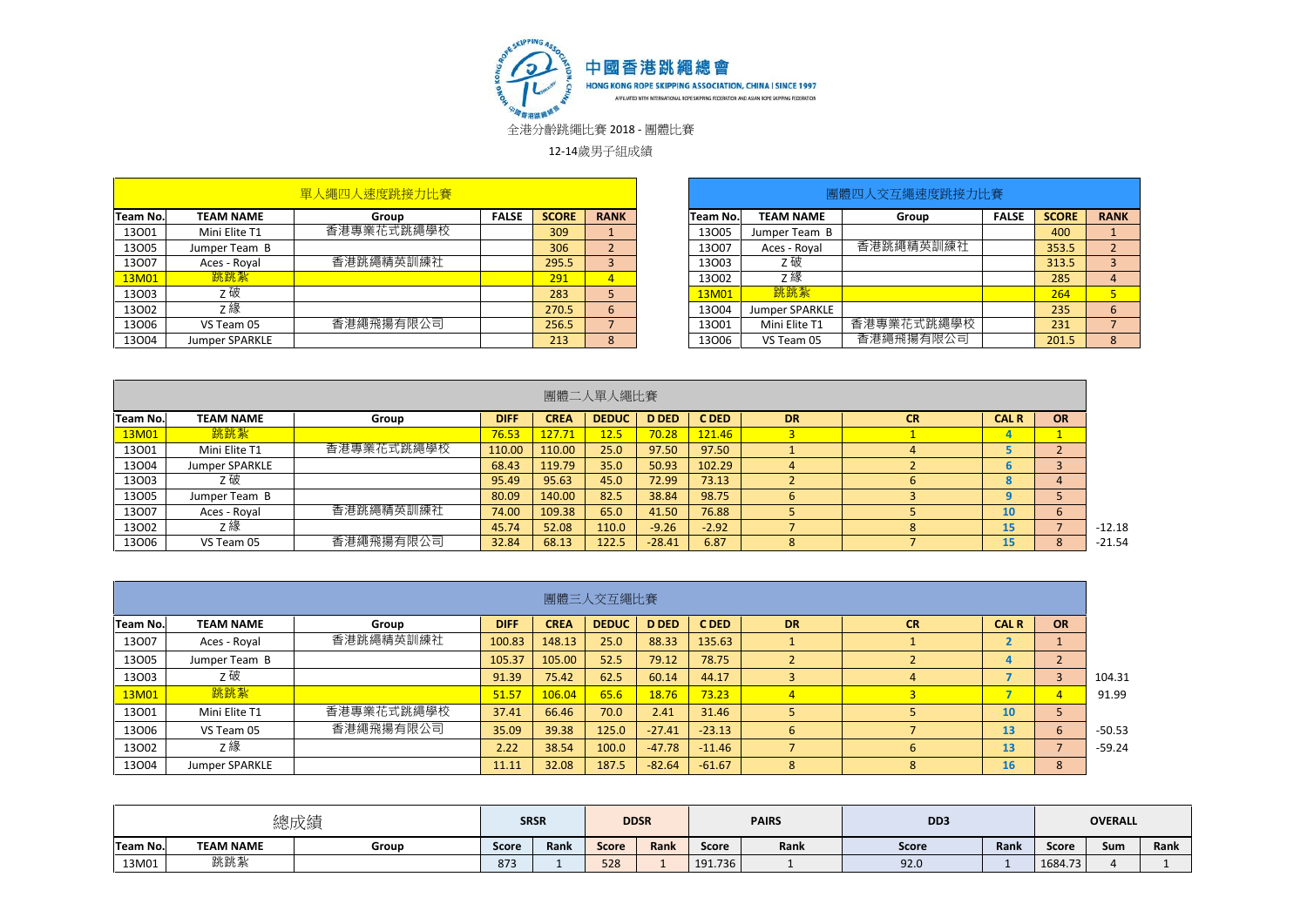

12-14歲女子組成績

|          |                  | 單人繩四人速度跳接力比賽 |              |              |             |          |                  | 團體四人交互繩速度跳接力比賽 |              |              |                          |
|----------|------------------|--------------|--------------|--------------|-------------|----------|------------------|----------------|--------------|--------------|--------------------------|
| Team No. | <b>TEAM NAME</b> | Group        | <b>FALSE</b> | <b>SCORE</b> | <b>RANK</b> | Team No. | <b>TEAM NAME</b> | Group          | <b>FALSE</b> | <b>SCORE</b> | <b>RANK</b>              |
| 13F05    | Aces - 少女        | 香港跳繩精英訓練社    |              | 324          |             | 13F05    | Aces - 少女        | 香港跳繩精英訓練社      |              | 360          |                          |
| 13F01    | Jumper Noisy 5   |              |              | 304          |             | 13F01    | Jumper Noisy 5   |                |              | 358          | ∠                        |
| 13F07    | FANCY 瘋狂特瘋隊      | 香港花繩體育會(II)  |              | 289          |             | 13F06    | Super Symphoy    | 香港花式跳繩會        |              | 346          |                          |
| 13F06    | Super Symphoy    | 香港花式跳繩會      |              | 278.5        | 4           | 13F08    | FANCY 邊緣人        | 香港花繩體育會(  )    |              | 290.5        | $\overline{4}$           |
| 13F08    | FANCY 邊緣人        | 香港花繩體育會(II)  |              | 271          |             | 13F07    | FANCY 瘋狂特瘋隊      | 香港花繩體育會(II)    |              | 245.5        |                          |
| 13F02    | VS Team 02       | 香港繩飛揚有限公司    |              | 222          | 6           | 13F02    | VS Team 02       | 香港繩飛揚有限公司      |              | 239          | 6                        |
| 13F04    | VS Team 04       | 香港繩飛揚有限公司    |              | 194          |             | 13F04    | VS Team 04       | 香港繩飛揚有限公司      |              | 69           |                          |
| 13F03    | VS Team 03       | 香港繩飛揚有限公司    |              | <b>ABS</b>   |             | 13F03    | VS Team 03       | 香港繩飛揚有限公司      |              | <b>ABS</b>   | $\overline{\phantom{0}}$ |

| 單人繩四人速度跳接力比賽 |              |              |                |          |                  | 團體四人交互繩速度跳接力比賽 |              |              |                          |
|--------------|--------------|--------------|----------------|----------|------------------|----------------|--------------|--------------|--------------------------|
| Group        | <b>FALSE</b> | <b>SCORE</b> | <b>RANK</b>    | Team No. | <b>TEAM NAME</b> | Group          | <b>FALSE</b> | <b>SCORE</b> | <b>RANK</b>              |
| 香港跳繩精英訓練社    |              | 324          |                | 13F05    | Aces - 少女        | 香港跳繩精英訓練社      |              | 360          |                          |
|              |              | 304          | $\overline{2}$ | 13F01    | Jumper Noisy 5   |                |              | 358          | $\overline{2}$           |
| 香港花繩體育會(II)  |              | 289          | 3              | 13F06    | Super Symphoy    | 香港花式跳繩會        |              | 346          | 3                        |
| 香港花式跳繩會      |              | 278.5        | $\overline{4}$ | 13F08    | FANCY 邊緣人        | 香港花繩體育會(II)    |              | 290.5        | 4                        |
| 香港花繩體育會(II)  |              | 271          | 5              | 13F07    | FANCY 瘋狂特瘋隊      | 香港花繩體育會(II)    |              | 245.5        | 5                        |
| 香港繩飛揚有限公司    |              | 222          | 6              | 13F02    | VS Team 02       | 香港繩飛揚有限公司      |              | 239          | 6                        |
| 香港繩飛揚有限公司    |              | 194          |                | 13F04    | VS Team 04       | 香港繩飛揚有限公司      |              | 69           |                          |
| 香港繩飛揚有限公司    |              | <b>ABS</b>   | -              | 13F03    | VS Team 03       | 香港繩飛揚有限公司      |              | <b>ABS</b>   | $\overline{\phantom{a}}$ |

|          |                  |             |             |             | 團體二人單人繩比賽    |              |          |                |           |              |                |        |
|----------|------------------|-------------|-------------|-------------|--------------|--------------|----------|----------------|-----------|--------------|----------------|--------|
| Team No. | <b>TEAM NAME</b> | Group       | <b>DIFF</b> | <b>CREA</b> | <b>DEDUC</b> | <b>D DED</b> | C DED    | <b>DR</b>      | <b>CR</b> | <b>CAL R</b> | <b>OR</b>      |        |
| 13F05    | Aces - 少女        | 香港跳繩精英訓練社   | 129.31      | 132.92      | 55.0         | 101.81       | 105.42   |                |           |              |                |        |
| 13F07    | FANCY 瘋狂特瘋隊      | 香港花繩體育會(II) | 86.57       | 119.79      | 50.0         | 61.57        | 94.79    |                |           |              |                |        |
| 13F06    | Super Symphoy    | 香港花式跳繩會     | 55.46       | 115.00      | 47.5         | 31.71        | 91.25    | $\overline{4}$ |           |              |                | 122.96 |
| 13F08    | FANCY 邊緣人        | 香港花繩體育會(II) | 84.63       | 90.00       | 57.5         | 55.88        | 61.25    |                |           |              | $\overline{a}$ | 117.13 |
| 13F01    | Jumper Noisy 5   |             | 70.11       | 98.75       | 97.5         | 21.36        | 50.00    |                |           | 10           |                |        |
| 13F03    | VS Team 03       | 香港繩飛揚有限公司   | 40.56       | 53.54       | 60.0         | 10.56        | 23.54    | 6              |           | 13           | $\mathbf{b}$   | 34.10  |
| 13F02    | VS Team 02       | 香港繩飛揚有限公司   | 41.05       | 63.75       | 75.0         | 3.55         | 26.25    |                | 6         | 13           |                | 29.80  |
| 13F04    | VS Team 04       | 香港繩飛揚有限公司   | 15.99       | 39.17       | 105.0        | $-36.51$     | $-13.33$ | 8              | 8         | 16           | 8              |        |

|          |                  |             |             |             | 團體三人交互繩比賽    |              |         |           |           |              |                  |  |
|----------|------------------|-------------|-------------|-------------|--------------|--------------|---------|-----------|-----------|--------------|------------------|--|
| Team No. | <b>TEAM NAME</b> | Group       | <b>DIFF</b> | <b>CREA</b> | <b>DEDUC</b> | <b>D DED</b> | C DED   | <b>DR</b> | <b>CR</b> | <b>CAL R</b> | <b>OR</b>        |  |
| 13F05    | Aces - 少女        | 香港跳繩精英訓練社   | 129.26      | 120.21      | 0.0          | 129.26       | 120.21  |           |           |              |                  |  |
| 13F08    | FANCY 邊緣人        | 香港花繩體育會(II) | 68.06       | 87.71       | 25.0         | 55.56        | 75.21   |           |           |              |                  |  |
| 13F01    | Jumper Noisy 5   |             | 98.52       | 85.00       | 67.5         | 64.77        | 51.25   |           | 4         | 6            |                  |  |
| 13F02    | VS Team 02       | 香港繩飛揚有限公司   | 30.19       | 79.79       | 50.0         | 5.19         | 54.79   | 4         |           |              | $\boldsymbol{a}$ |  |
| 13F07    | FANCY 瘋狂特瘋隊      | 香港花繩體育會(  ) | 44.26       | 93.33       | 87.5         | 0.51         | 49.58   |           |           | 10           |                  |  |
| 13F06    | Super Symphoy    | 香港花式跳繩會     | 40.09       | 56.25       | 95.0         | $-7.41$      | 8.75    | 6         |           | 13           | b                |  |
| 13F03    | VS Team 03       | 香港繩飛揚有限公司   | 18.52       | 53.13       | 75.0         | $-18.98$     | 15.63   |           | 6         | 13           |                  |  |
| 13F04    | VS Team 04       | 香港繩飛揚有限公司   | 15.56       | 48.75       | 100.0        | $-34.44$     | $-1.25$ | 8         | 8         | 16           | 8                |  |

|          |                  | 總成績         |       | <b>SRSR</b> |       | <b>DDSR</b>  |            | <b>PAIRS</b> | DD <sub>3</sub> |      |         | <b>OVERALL</b> |      |
|----------|------------------|-------------|-------|-------------|-------|--------------|------------|--------------|-----------------|------|---------|----------------|------|
| Team No. | <b>TEAM NAME</b> | Group       | Score | Rank        | Score | Rank         | Score      | Rank         | Score           | Rank | Score   | <b>Sum</b>     | Rank |
| 13F05    | Aces - 少女        | 香港跳繩精英訓練社   | 972   |             | 720   |              | 207.222    |              | 249.5           |      | 2148.69 |                |      |
| 13F01    | Jumper Noisy 5   |             | 912   |             | 716   |              | 71.358     |              | 116.0           |      | 1815.38 | 12             |      |
| 13F08    | FANCY 邊緣人        | 香港花繩體育會(II) | 813   |             | 581   |              | 117.13     |              | 130.8           |      | 1641.89 | 15             |      |
| 13F07    | FANCY 瘋狂特瘋隊      | 香港花繩體育會(II) | 867   |             | 491   |              | 156.366    |              | 50.1            |      | 1564.46 | 15             |      |
| 13F06    | Super Symphoy    | 香港花式跳繩會     | 835.5 |             | 692   |              | 122.963    |              | 1.3             |      | 1651.81 | 16             |      |
| 13F02    | VS Team 02       | 香港繩飛揚有限公司   | 666   |             | 478   | $\mathbf{b}$ | 29.7994    |              | 60.0            |      | 1233.78 | 23             |      |
| 13F04    | VS Team 04       | 香港繩飛揚有限公司   | 582   |             | 138   |              | $-49.8457$ |              | $-35.7$         |      | 634.46  | 28             |      |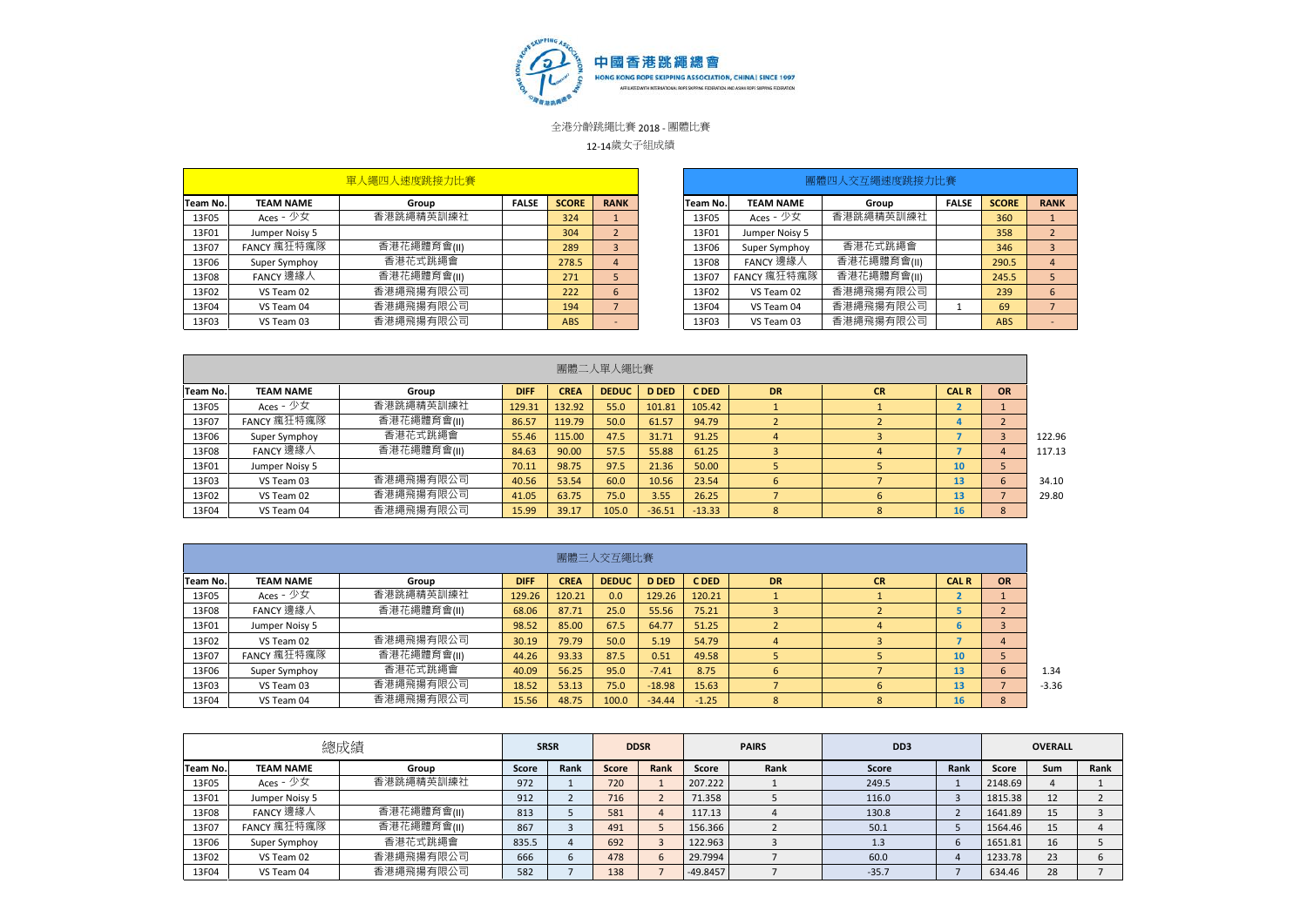

12-14歲公開組成績

|                 |                  | 軍人繩四人速度跳接力比賽 |              |              |             |          |                  | 團體四人交互繩速度跳接力比賽 |              |              |             |
|-----------------|------------------|--------------|--------------|--------------|-------------|----------|------------------|----------------|--------------|--------------|-------------|
| <b>Team No.</b> | <b>TEAM NAME</b> | Group        | <b>FALSE</b> | <b>SCORE</b> | <b>RANK</b> | Team No. | <b>TEAM NAME</b> | Group          | <b>FALSE</b> | <b>SCORE</b> | <b>RANK</b> |
| 13001           | Mini Elite T1    | 香港專業花式跳繩學校   |              | 309          |             | 13005    | Jumper Team B    |                |              | 400          |             |
| 13005           | Jumper Team B    |              |              | 306          |             | 13007    | Aces - Royal     | 香港跳繩精英訓練社      |              | 353.5        |             |
| 13007           | Aces - Royal     | 香港跳繩精英訓練社    |              | 295.5        |             | 13003    | Z 破              |                |              | 313.5        |             |
| 13003           | Z 破              |              |              | 283          |             | 13002    | Z 綠              |                |              | 285          | 4           |
| 13002           | Ζ 緑              |              |              | 270.5        |             | 13004    | Jumper SPARKLE   |                |              | 235          |             |
| 13006           | VS Team 05       | 香港繩飛揚有限公司    |              | 256.5        |             | 13001    | Mini Elite T1    | 香港專業花式跳繩學校     |              | 231          | b           |
| 13004           | Jumper SPARKLE   |              |              | 213          |             | 13006    | VS Team 05       | 香港繩飛揚有限公司      |              | 201.5        |             |

| 單人繩四人速度跳接力比賽 |              |              |             |           |                  | 團體四人交互繩速度跳接力比賽 |              |              |             |
|--------------|--------------|--------------|-------------|-----------|------------------|----------------|--------------|--------------|-------------|
| Group        | <b>FALSE</b> | <b>SCORE</b> | <b>RANK</b> | Team No.l | <b>TEAM NAME</b> | Group          | <b>FALSE</b> | <b>SCORE</b> | <b>RANK</b> |
| 香港專業花式跳繩學校   |              | 309          |             | 13005     | Jumper Team B    |                |              | 400          |             |
|              |              | 306          |             | 13007     | Aces - Royal     | 香港跳繩精英訓練社      |              | 353.5        |             |
| 香港跳繩精英訓練社    |              | 295.5        |             | 13003     | Z 破              |                |              | 313.5        |             |
|              |              | 283          | 4           | 13002     | Ζ繰               |                |              | 285          | 4           |
|              |              | 270.5        |             | 13004     | Jumper SPARKLE   |                |              | 235          |             |
| 香港繩飛揚有限公司    |              | 256.5        |             | 13001     | Mini Elite T1    | 香港專業花式跳繩學校     |              | 231          | 6           |
|              |              | 213          |             | 13006     | VS Team 05       | 香港繩飛揚有限公司      |              | 201.5        |             |

|          |                  |            |             |             | 團體二人單人繩比賽    |              |         |           |    |                 |           |          |
|----------|------------------|------------|-------------|-------------|--------------|--------------|---------|-----------|----|-----------------|-----------|----------|
| Team No. | <b>TEAM NAME</b> | Group      | <b>DIFF</b> | <b>CREA</b> | <b>DEDUC</b> | <b>D DED</b> | C DED   | <b>DR</b> | СR | <b>CAL R</b>    | <b>OR</b> |          |
| 13001    | Mini Elite T1    | 香港專業花式跳繩學校 | 110.00      | 110.00      | 25.0         | 97.50        | 97.50   |           |    |                 |           | 195.00   |
| 13004    | Jumper SPARKLE   |            | 68.43       | 119.79      | 35.0         | 50.93        | 102.29  |           |    |                 |           | 153.22   |
| 13003    | Z 破              |            | 95.49       | 95.63       | 45.0         | 72.99        | 73.13   |           |    |                 |           | 146.12   |
| 13005    | Jumper Team B    |            | 80.09       | 140.00      | 82.5         | 38.84        | 98.75   |           |    |                 |           | 137.59   |
| 13007    | Aces - Royal     | 香港跳繩精英訓練社  | 74.00       | 109.38      | 65.0         | 41.50        | 76.88   |           |    | e<br>$\sqrt{2}$ |           |          |
| 13002    | Ζ 緑              |            | 45.74       | 52.08       | 110.0        | $-9.26$      | $-2.92$ |           |    |                 |           | $-12.18$ |
| 13006    | VS Team 05       | 香港繩飛揚有限公司  | 32.84       | 68.13       | 122.5        | $-28.41$     | 6.87    |           |    |                 |           | $-21.54$ |

|          |                  |            |             |             | 團體三人交互繩比賽    |              |          |           |           |              |                |  |
|----------|------------------|------------|-------------|-------------|--------------|--------------|----------|-----------|-----------|--------------|----------------|--|
| Team No. | <b>TEAM NAME</b> | Group      | <b>DIFF</b> | <b>CREA</b> | <b>DEDUC</b> | <b>D DED</b> | C DED    | <b>DR</b> | <b>CR</b> | <b>CAL R</b> | <b>OR</b>      |  |
| 13007    | Aces - Royal     | 香港跳繩精英訓練社  | 100.83      | 148.13      | 25.0         | 88.33        | 135.63   |           |           |              |                |  |
| 13005    | Jumper Team B    |            | 105.37      | 105.00      | 52.5         | 79.12        | 78.75    |           |           |              |                |  |
| 13003    | Z破               |            | 91.39       | 75.42       | 62.5         | 60.14        | 44.17    |           |           |              |                |  |
| 13001    | Mini Elite T1    | 香港專業花式跳繩學校 | 37.41       | 66.46       | 70.0         | 2.41         | 31.46    |           |           | 8            |                |  |
| 13006    | VS Team 05       | 香港繩飛揚有限公司  | 35.09       | 39.38       | 125.0        | $-27.41$     | $-23.13$ |           |           | 11           |                |  |
| 13002    | Z 綠              |            | 2.22        | 38.54       | 100.0        | $-47.78$     | $-11.46$ | 6         |           | 11           | $\mathfrak{b}$ |  |
| 13004    | Jumper SPARKLE   |            | 11.11       | 32.08       | 187.5        | $-82.64$     | $-61.67$ |           |           | 14           |                |  |

|                 |                  | 總成績        |       | <b>SRSR</b> |       | <b>DDSR</b> |            | <b>PAIRS</b> | D <sub>D</sub> 3 |      |         | <b>OVERALL</b> |      |
|-----------------|------------------|------------|-------|-------------|-------|-------------|------------|--------------|------------------|------|---------|----------------|------|
| <b>Team No.</b> | <b>TEAM NAME</b> | Group      | Score | Rank        | Score | Rank        | Score      | Rank         | Score            | Rank | Score   | Sum            | Rank |
| 13005           | Jumper Team B    |            | 918   |             | 800   |             | 137.593    |              | 157.9            |      | 2013.46 |                |      |
| 13007           | Aces - Royal     | 香港跳繩精英訓練社  | 886.5 |             | 707   |             | 118.372    |              | 224.0            |      | 1935.83 | 11             |      |
| 13001           | Mini Elite T1    | 香港專業花式跳繩學校 | 927   |             | 462   |             | 195        |              | 33.9             | 4    | 1617.87 | 12             |      |
| 13003           | Z破               |            | 849   |             | 627   |             | 146.119    |              | 104.3            |      | 1726.42 | 13             |      |
| 13002           | Ζ緣               |            | 811.5 |             | 570   |             | $-12.1759$ |              | $-59.2$          | b    | 1310.09 | 21             |      |
| 13004           | Jumper SPARKLE   |            | 639   |             | 470   |             | 153.218    |              | $-144.3$         |      | 1117.91 | 21             |      |
| 13006           | VS Team 05       | 香港繩飛揚有限公司  | 769.5 |             | 403   |             | $-21.5355$ |              | $-50.5$          |      | 1100.43 | 25             |      |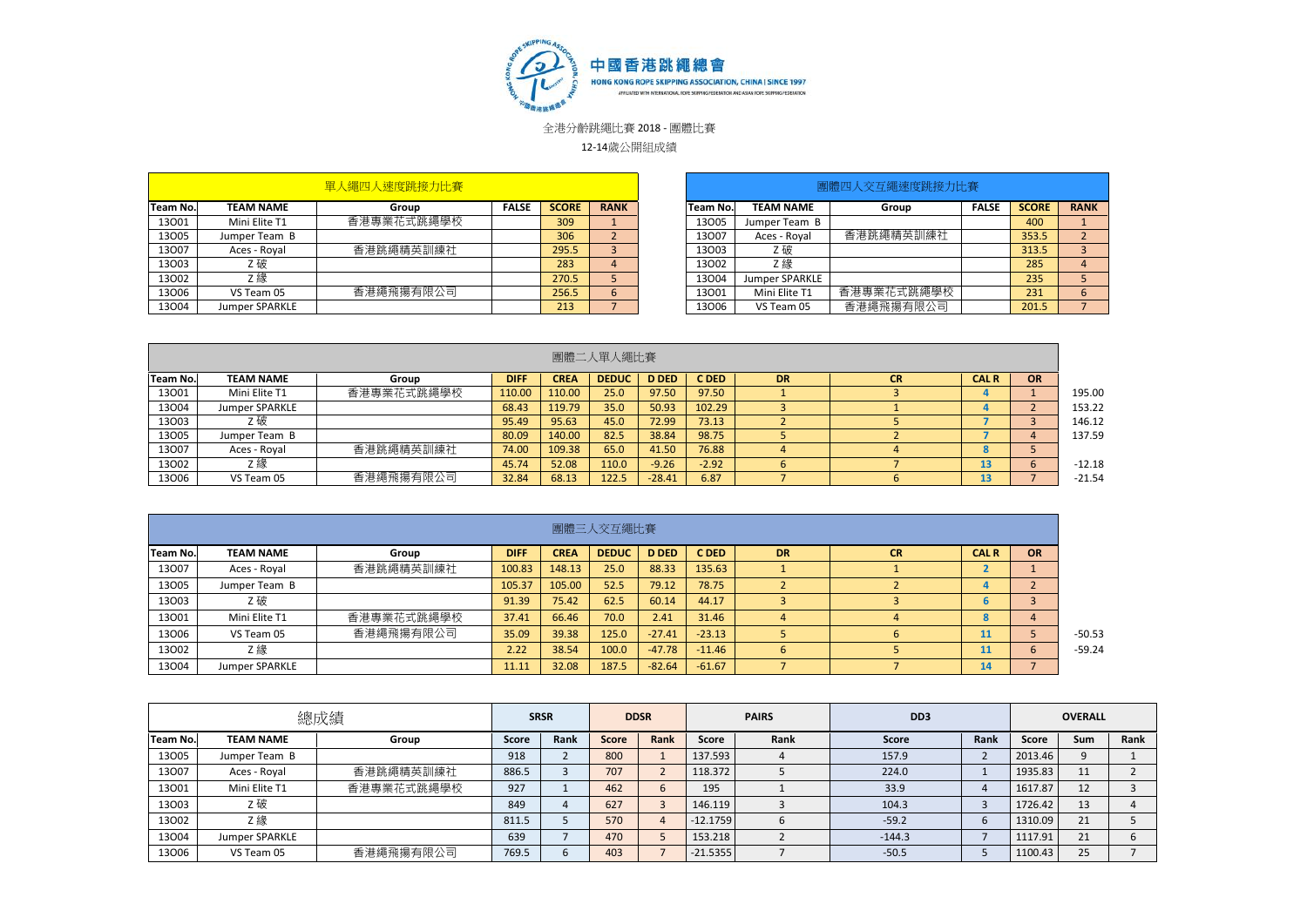

15歲或以上男子組成績

|          |                  | 單人繩四人速度跳接力比賽         |              |              |             |          |                  | 團體四人交互繩速度跳接力比賽              |              |              |             |
|----------|------------------|----------------------|--------------|--------------|-------------|----------|------------------|-----------------------------|--------------|--------------|-------------|
| Team No. | <b>TEAM NAME</b> | Group                | <b>FALSE</b> | <b>SCORE</b> | <b>RANK</b> | Team No. | <b>TEAM NAME</b> | Group                       | <b>FALSE</b> | <b>SCORE</b> | <b>RANK</b> |
| 15M03    |                  | JUMP TO INFINITY 跳無限 |              | 354.5        |             | 15M03    |                  | JUMP TO INFINITY 跳無限        |              | 495          |             |
| 15M05    | Aces - blackjack | 香港跳繩精英訓練社            |              | 341.5        |             | 15M02    | JTI分齡小隊          | <b>JUMP TO INFINITY 跳無限</b> |              | 461          |             |
| 15M02    | JTI分齢小隊          | JUMP TO INFINITY 跳無限 |              | 341          |             | 15M06    | Smash-Male       |                             |              | 407.5        |             |
| 15M04    | Aces - 美男        | 香港跳繩精英訓練社            |              | 326.5        |             | 15M05    | Aces - blackjack | 香港跳繩精英訓練社                   |              | 362          |             |
| 15M01    | Jumper 小寶寶       |                      |              | 305          |             | 15M04    | Aces - 美男        | 香港跳繩精英訓練社                   |              | 337          |             |
| 15M06    | Smash-Male       |                      |              | 293          |             | 15M01    | Jumper 小寶寶       |                             |              | 279.5        |             |

|                 |                  |                      |             |             | 團體二人單人繩比賽    |              |        |           |           |              |               |
|-----------------|------------------|----------------------|-------------|-------------|--------------|--------------|--------|-----------|-----------|--------------|---------------|
| <b>Team No.</b> | <b>TEAM NAME</b> | Group                | <b>DIFF</b> | <b>CREA</b> | <b>DEDUC</b> | <b>D DED</b> | C DED  | <b>DR</b> | <b>CR</b> | <b>CAL R</b> | <b>OR</b>     |
| 15M03           |                  | JUMP TO INFINITY 跳無限 | 261.69      | 159.38      | 75.0         | 224.19       | 121.88 |           |           |              |               |
| 15M04           | Aces - 美男        | 香港跳繩精英訓練社            | 206.11      | 132.50      | 47.5         | 182.36       | 108.75 |           |           |              |               |
| 15M05           | Aces - blackjack | 香港跳繩精英訓練社            | 191.04      | 141.46      | 82.5         | 149.79       | 100.21 |           |           | o            |               |
| 15M02           | JTI分齡小隊          | JUMP TO INFINITY 跳無限 | 117.75      | 123.75      | 80.0         | 77.75        | 83.75  |           |           | -8           |               |
| 15M01           | Jumper 小寶寶       |                      | 73.89       | 102.50      | 95.0         | 26.39        | 55.00  |           |           | 10           |               |
| 15M06           | Smash-Male       |                      | 58.87       | 88.75       | 110.0        | 3.87         | 33.75  |           |           | 12           | $\mathfrak b$ |

|          |                  |                      |             |             | 團體三人交互繩比賽    |              |        |           |                |              |           |
|----------|------------------|----------------------|-------------|-------------|--------------|--------------|--------|-----------|----------------|--------------|-----------|
| Team No. | <b>TEAM NAME</b> | Group                | <b>DIFF</b> | <b>CREA</b> | <b>DEDUC</b> | <b>D DED</b> | C DED  | <b>DR</b> | <b>CR</b>      | <b>CAL R</b> | <b>OR</b> |
| 15M03    | ⊤т⊩              | JUMP TO INFINITY 跳無限 | 171.48      | 169.58      | 45.0         | 148.98       | 147.08 |           |                |              |           |
| 15M05    | Aces - blackjack | 香港跳繩精英訓練社            | 160.28      | 137.71      | 25.0         | 147.78       | 125.21 |           |                |              |           |
| 15M06    | Smash-Male       |                      | 140.65      | 129.58      | 37.5         | 121.90       | 110.83 |           |                |              |           |
| 15M04    | Aces - 美男        | 香港跳繩精英訓練社            | 122.50      | 103.54      | 70.0         | 87.50        | 68.54  | 4         |                | 9            | 4         |
| 15M02    | JTI分齢小隊          | JUMP TO INFINITY 跳無限 | 104.91      | 108.13      | 77.5         | 66.16        | 69.38  |           | $\overline{a}$ | q            |           |
| 15M01    | Jumper 小寶寶       |                      | 79.91       | 75.21       | 77.5         | 41.16        | 36.46  | 6         | b.             | 12           | 6         |

|          | 總成績              |                      | <b>SRSR</b>  |      |              | <b>DDSR</b> |         | <b>PAIRS</b> | D <sub>D</sub> <sub>3</sub> |      |         | <b>OVERALL</b> |      |
|----------|------------------|----------------------|--------------|------|--------------|-------------|---------|--------------|-----------------------------|------|---------|----------------|------|
| Team No. | <b>TEAM NAME</b> | Group                | <b>Score</b> | Rank | <b>Score</b> | Rank        | Score   | Rank         | <b>Score</b>                | Rank | Score   | Sum            | Rank |
| 15M03    | Тті              | JUMP TO INFINITY 跳無限 | 1063.5       |      | 990          |             | 346.065 |              | 296.1                       |      | 2695.63 |                |      |
| 15M05    | Aces - blackjack | 香港跳繩精英訓練社            | 1024.5       |      | 724          |             | 250     |              | 273.0                       |      | 2271.49 | 11             |      |
| 15M02    | JTI分齡小隊          | JUMP TO INFINITY 跳無限 | 1023         |      | 922          |             | 161.497 |              | 135.5                       |      | 2242.03 | 14             |      |
| 15M04    | Aces - 美男        | 香港跳繩精英訓練社            | 979.5        |      | 674          |             | 291.111 |              | 156.0                       |      | 2100.65 | 15             |      |
| 15M06    | Smash-Male       |                      | 879          |      | 815          |             | 37.6235 | b            | 232.7                       |      | 1964.35 | 18             |      |
| 15M01    | Jumper 小寶寶       |                      | 915          |      | 559          |             | 81.3889 |              | 77.6                        |      | 1633    | 22             |      |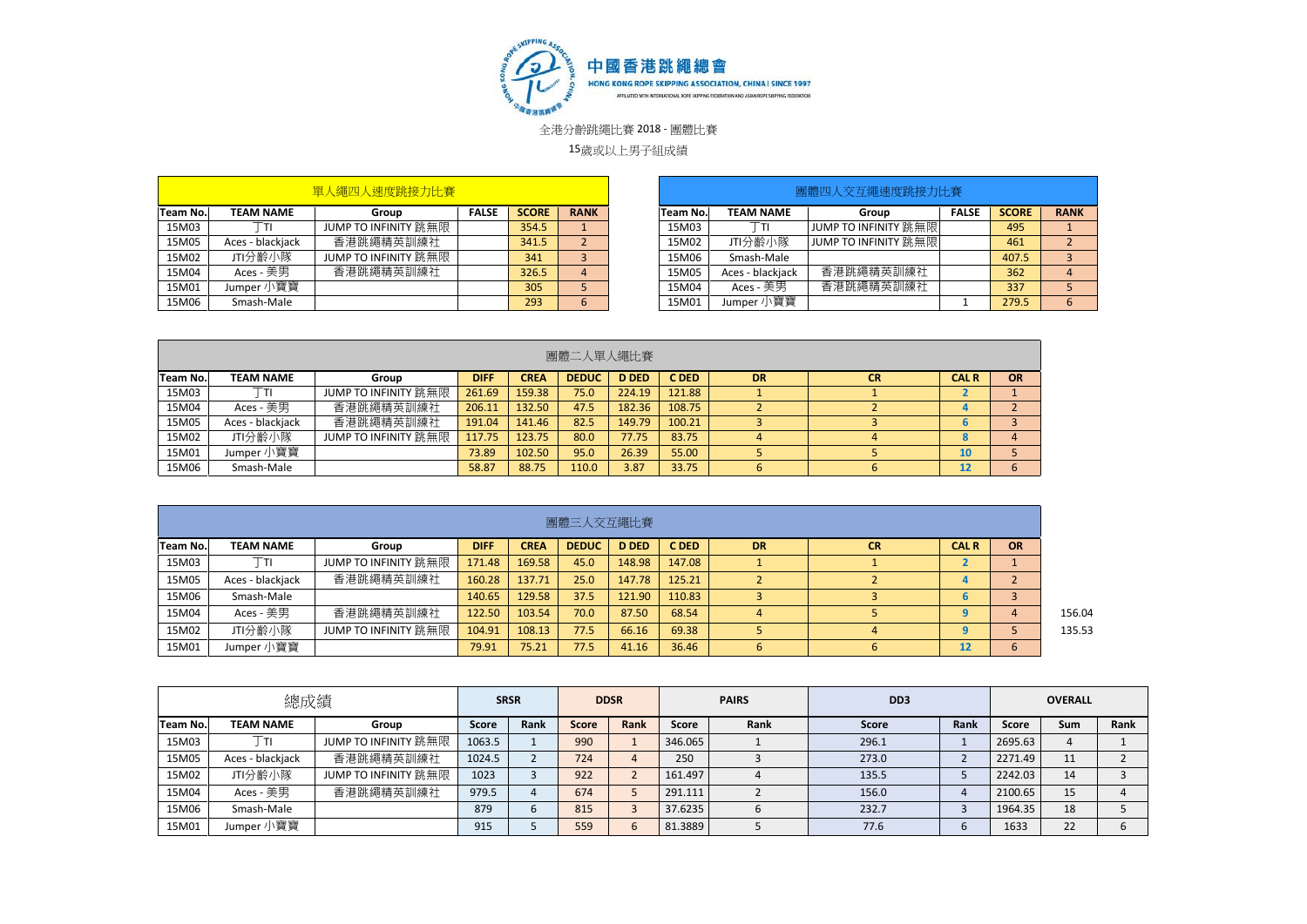

**F** 

全港分齡跳繩比賽 2018 - 團體比賽

## 15歲或以上女子組成績

|          |                  | 單人繩四人速度跳接力比賽 |              |              |             |          |                  | 團體四人交互繩速度跳接力比賽 |              |              |                |
|----------|------------------|--------------|--------------|--------------|-------------|----------|------------------|----------------|--------------|--------------|----------------|
| Team No. | <b>TEAM NAME</b> | Group        | <b>FALSE</b> | <b>SCORE</b> | <b>RANK</b> | Team No. | <b>TEAM NAME</b> | Group          | <b>FALSE</b> | <b>SCORE</b> | <b>RANK</b>    |
| 15F02    | <b>FEVER</b>     |              |              | 311.5        |             | 15F04    | Jumper 諧星        |                |              | 369.5        |                |
| 15F05    | Jumper SALIO     |              |              | 304          |             | 15F05    | Jumper SALIO     |                |              | 347          | $\overline{2}$ |
| 15F06    | Super Zero       | 香港花式跳繩會      |              | 284          |             | 15F06    | Super Zero       | 香港花式跳繩會        |              | 325          | 3              |
| 15F03    | Jumper Team A    |              |              | 282          | 4           | 15F03    | Jumper Team A    |                |              | 319          | 4              |
| 15F08    | Jumper Penta     |              |              | 280          |             | 15F08    | Jumper Penta     |                |              | 316          | 5              |
| 15F04    | Jumper 諧星        |              |              | 256          | 6           | 15F02    | <b>FEVER</b>     |                |              | 306.5        | 6              |
| 15F01    | Z 樂              |              |              | 225.5        |             | 15F07    | Jumper Four A    |                |              | 187          | ⇁              |
| 15F07    | Jumper Four A    |              |              | 215          | 8           | 15F01    | Z 樂              |                |              | 160.5        | 8              |

|                | 單人繩四人速度跳接力比賽 |              |              |                |          |                  | 團體四人交互繩速度跳接力比賽 |              |              |                |
|----------------|--------------|--------------|--------------|----------------|----------|------------------|----------------|--------------|--------------|----------------|
|                | Group        | <b>FALSE</b> | <b>SCORE</b> | <b>RANK</b>    | Team No. | <b>TEAM NAME</b> | Group          | <b>FALSE</b> | <b>SCORE</b> | <b>RANK</b>    |
|                |              |              | 311.5        | $\mathbf{1}$   | 15F04    | Jumper 諧星        |                |              | 369.5        | $\mathbf{1}$   |
|                |              |              | 304          | $\overline{2}$ | 15F05    | Jumper SALIO     |                |              | 347          | $\overline{2}$ |
|                | 香港花式跳繩會      |              | 284          | 3              | 15F06    | Super Zero       | 香港花式跳繩會        |              | 325          | 3              |
| $\overline{A}$ |              |              | 282          | $\overline{4}$ | 15F03    | Jumper Team A    |                |              | 319          | 4              |
| a              |              |              | 280          | 5              | 15F08    | Jumper Penta     |                |              | 316          | 5              |
|                |              |              | 256          | 6              | 15F02    | <b>FEVER</b>     |                |              | 306.5        | 6              |
|                |              |              | 225.5        | 7              | 15F07    | Jumper Four A    |                |              | 187          | $\overline{7}$ |
| А              |              |              | 215          | $\mathbf{8}$   | 15F01    | Z 樂              |                |              | 160.5        | 8              |

|          |                  |         |             |             | 團體二人單人繩比賽    |              |          |                          |                |             |           |          |
|----------|------------------|---------|-------------|-------------|--------------|--------------|----------|--------------------------|----------------|-------------|-----------|----------|
| Team No. | <b>TEAM NAME</b> | Group   | <b>DIFF</b> | <b>CREA</b> | <b>DEDUC</b> | <b>D DED</b> | C DED    | <b>DR</b>                | <b>CR</b>      | <b>CALR</b> | <b>OR</b> |          |
| 15F02    | <b>FEVER</b>     |         | 96.47       | 155.00      | 40.0         | 76.47        | 135.00   |                          |                |             |           |          |
| 15F08    | Jumper Penta     |         | 70.97       | 102.71      | 92.5         | 24.72        | 56.46    | $\overline{\phantom{0}}$ | 3              |             | $\sim$    | 81.18    |
| 15F04    | Jumper 諧星        |         | 58.06       | 98.13       | 77.5         | 19.31        | 59.38    | 3                        |                |             | 3         | 78.68    |
| 15F03    | Jumper Team A    |         | 75.40       | 90.21       | 140.0        | 5.40         | 20.21    | 4                        |                | q           | 4         | 25.61    |
| 15F06    | Super Zero       | 香港花式跳繩會 | 48.61       | 77.50       | 102.5        | $-2.64$      | 26.25    | 5                        | $\overline{4}$ | 9           | 5         | 23.61    |
| 15F07    | Jumper Four A    |         | 10.37       | 54.38       | 77.5         | $-28.38$     | 15.63    |                          | 6              | 13          | 6         | $-12.75$ |
| 15F01    | Z 樂              |         | 11.23       | 22.71       | 52.5         | $-15.02$     | $-3.54$  | 6                        |                | 13          |           | $-18.56$ |
| 15F05    | Jumper SALIO     |         | 36.30       | 70.42       | 185.0        | $-56.20$     | $-22.08$ | 8                        | 8              | 16          | 8         |          |

|          |                  |         |             |             | 團體三人交互繩比賽    |              |          |           |           |             |                |
|----------|------------------|---------|-------------|-------------|--------------|--------------|----------|-----------|-----------|-------------|----------------|
| Team No. | <b>TEAM NAME</b> | Group   | <b>DIFF</b> | <b>CREA</b> | <b>DEDUC</b> | <b>D DED</b> | C DED    | <b>DR</b> | <b>CR</b> | <b>CALR</b> | <b>OR</b>      |
| 15F05    | Jumper SALIO     |         | 121.67      | 102.92      | 12.5         | 115.42       | 96.67    | h<br>∠    |           | 4           |                |
| 15F04    | Jumper 諧星        |         | 145.93      | 96.25       | 40.0         | 125.93       | 76.25    |           | 3         | 4           |                |
| 15F06    | Super Zero       | 香港花式跳繩會 | 67.22       | 213.54      | 25.0         | 54.72        | 201.04   | 4         |           |             | 3              |
| 15F02    | <b>FEVER</b>     |         | 118.98      | 80.21       | 25.0         | 106.48       | 67.71    | 3         | 4         | -           | 4              |
| 15F03    | Jumper Team A    |         | 94.91       | 94.79       | 82.5         | 53.66        | 53.54    | 5         |           | 10          |                |
| 15F08    | Jumper Penta     |         | 77.13       | 62.29       | 72.5         | 40.88        | 26.04    | 6         | 6         | 12          | 6              |
| 15F07    | Jumper Four A    |         | 5.56        | 27.71       | 112.5        | $-50.69$     | $-28.54$ | ⇁         | ∍         | 14          | $\overline{7}$ |
| 15F01    | Z 樂              |         | 0.00        | 13.13       | 162.5        | $-81.25$     | $-68.13$ | 8         | 8         | 16          | 8              |

|                 | 總成績              |         |       | <b>SRSR</b> |              | <b>DDSR</b>    |            | <b>PAIRS</b> | D <sub>D</sub> <sub>3</sub> |      |         | <b>OVERALL</b> |      |
|-----------------|------------------|---------|-------|-------------|--------------|----------------|------------|--------------|-----------------------------|------|---------|----------------|------|
| <b>Team No.</b> | <b>TEAM NAME</b> | Group   | Score | Rank        | <b>Score</b> | Rank           | Score      | Rank         | Score                       | Rank | Score   | Sum            | Rank |
| 15F02           | <b>FEVER</b>     |         | 934.5 |             | 613          | 6              | 211.466    |              | 174.2                       | 4    | 1933.16 | 12             |      |
| 15F04           | Jumper 諧星        |         | 768   | 6           | 739          |                | 78.6806    |              | 202.2                       |      | 1787.86 | 12             | ∠    |
| 15F05           | Jumper SALIO     |         | 912   |             | 694          | $\overline{2}$ | $-78.287$  | 8            | 212.1                       |      | 1739.8  | 13             | 3    |
| 15F06           | Super Zero       | 香港花式跳繩會 | 852   |             | 650          |                | 23.6111    |              | 255.8                       |      | 1781.38 | 14             | 4    |
| 15F03           | Jumper Team A    |         | 846   | 4           | 638          | 4              | 25.6096    |              | 107.2                       |      | 1616.81 | 17             |      |
| 15F08           | Jumper Penta     |         | 840   |             | 632          |                | 81.1806    |              | 66.9                        | 6    | 1620.1  | 18             | 6    |
| 15F07           | Jumper Four A    |         | 645   | 8           | 374          |                | $-12.7546$ | 6            | $-79.2$                     |      | 927.009 | 28             | -    |
| 15F01           | Z樂               |         | 676.5 |             | 321          | 8              | $-18.5571$ |              | $-149.4$                    | 8    | 829.568 | 30             | 8    |